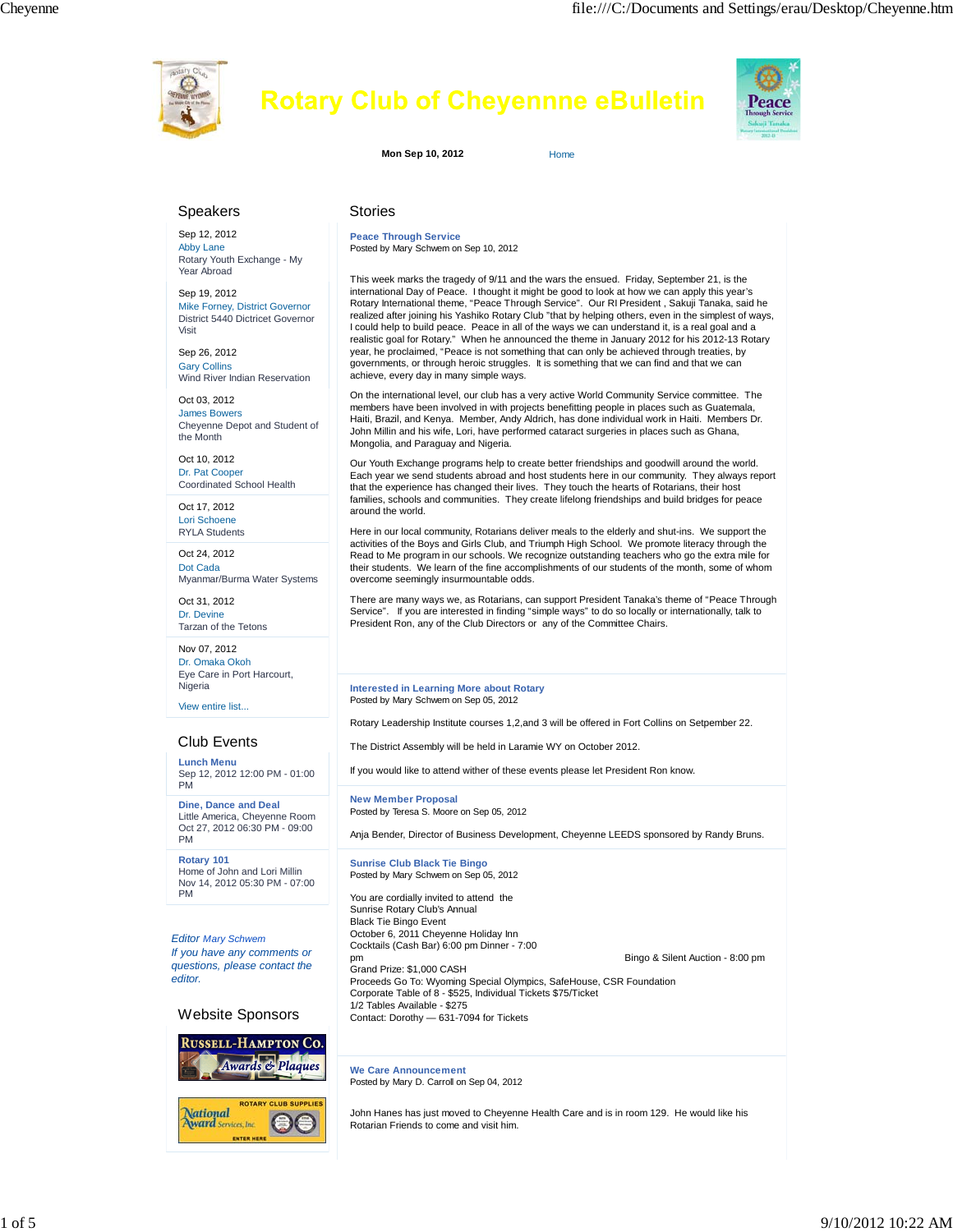Please visit our Sponsors.

**Click here to place your ad**

**Music and Martinis** Posted by Lori Millin on Aug 29, 2012

Music and Martinis

Enjoy the music of Gershwin, Chopin, Schubert, Debussy & Beethoven

Played by Andre Bohren

At the home of John & Lori Millin

308 Stetson Drive

On Tuesday, September 11th 6:30pm

\$25 per person

All proceeds to benefit the

Cheyenne Rotary Foundation

Call Lori at 630-3710 to reserve your seat for this fundraiser

Drinks and Desserts served

Andre Bohren is a lifelong musician. From early obsessions with Peruvian flutes and '50's Rock 'n' Roll to his discovery of classical piano and syncopated funk, Andre is constantly broadening his musical horizons. At the age of 16, he performed Gershwin's *Rhapsody in Blue* with the Wyoming Symphony Orchestra as the featured piano soloist and was soon touring the U.S. and Europe with his father, American roots musician Spencer Bohren. After a decade of near complete focus on piano, which included 5 years of study under Dr. Janet Ahlquist and 2 years under Dr. John Murphy at Loyola University in New Orleans, Andre founded the eclectic funk-rock band Johnny Sketch and the Dirty Notes (JSDN), this time manning the drum chair. Composition and percussion drove Andre for the next 10 years while JSDN toured the country extensively, bringing his music to such renowned stages as Red Rocks Amphitheater, the New Orleans Jazz & Heritage Festival, and New York City's Knitting Factory. Having recently revisited his love of the classical piano repertoire, Andre looks forward to delving once again into the world of piano and sharing the extensive knowledge he has gained through 25 years of musical experience.

**Interested in the Read to Me Program?** Posted by Mary Schwem on Aug 27, 2012

With the school year about to begin, no's the time to contact Jamie Markus to join our Club's Rotary Reader team. He can be reached at 631-4041, or by e-mail: jamiemarkus@hotmail.com



**Welcome to Our Newest Exchange Students** Posted by Mary Schwem on Aug 29, 2012

Please help make our newest exchange students feel welcome this year! They are Julia from Munich, Germany, and Rodrigo from Santiago, Chile. Please invite them to join you and/ or your family in some activity. Please contact Anne Miller for their contact information. They truly are delightful young people.

**Save the Date Endowment Fund Committe Presents Dine, Dance and Deal** Posted by Rosalyn Baker on Aug 13, 2012

THE ROTARY PERMANENT ENDOWMENT FUND COMMITTEE

Invites You to Attend Our First Annual Fundraiser

DINE, DANCE AND DEAL

1920's Speakeasy

Saturday, October 27<sup>th</sup>, 2012

Little America – Cheyenne Room

6:30 pm to 9:00 pm

\$75.00 per person

Heavy Hors d'oeuvres

Cash Bar

Proceeds to Benefit Rotary Sanctioned Community Projects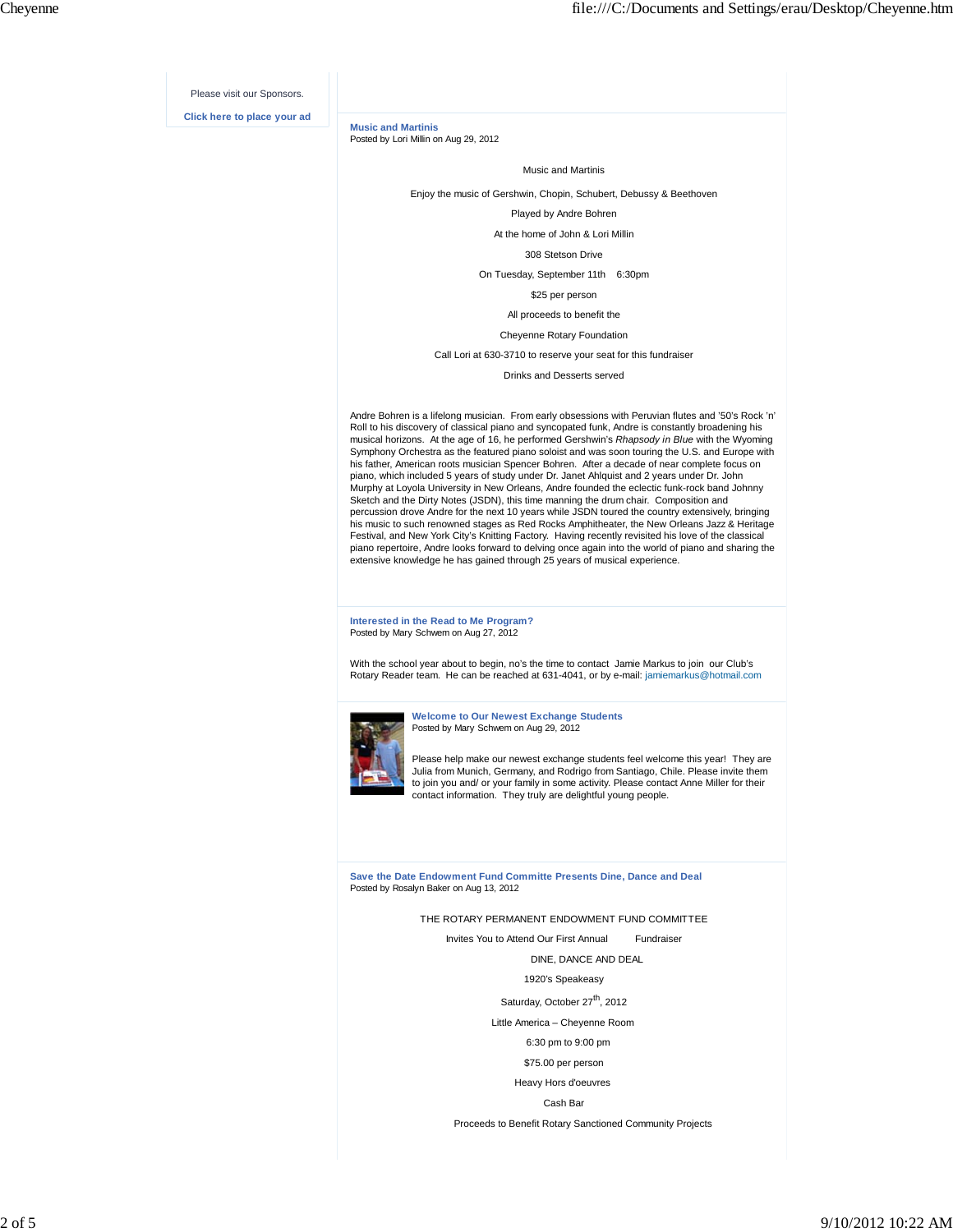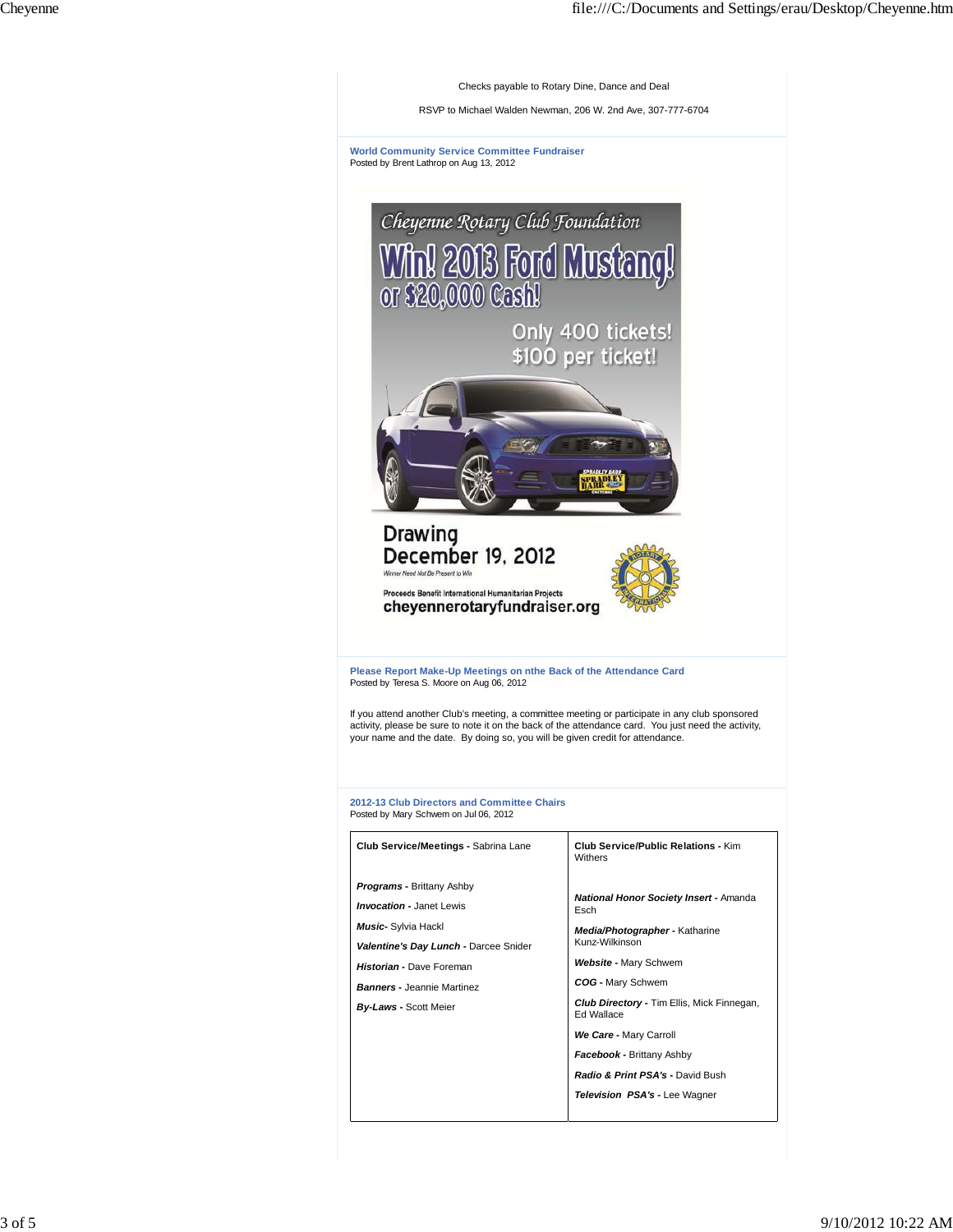| Club Service/Activities - Randy Ford                          | New Generations/RYLA - Chris Church                                |
|---------------------------------------------------------------|--------------------------------------------------------------------|
| Cranium Cup - Lee Wagner                                      | Highway Cleanup - Wayne Johnson                                    |
| <b>New Projects - Bob Womack</b>                              | <b>RYLA - Lori Schoene</b>                                         |
| Polio Plus - Mick Finnegan                                    | Young RYLA - Sharon Green                                          |
| Rotarian Spotlight - Harry LaBonde                            | LCCC Rotaract - Jerri Griego                                       |
| Peaches - Derek Baker                                         | <b>Community Rotaract - George McIlvaine</b><br>/ Darcee<br>Snider |
|                                                               | <b>Interact - Ted Adams</b>                                        |
| Memebership/Vocational Service - Lori<br>Millin               | <b>Community Service - Derek Baker</b>                             |
|                                                               | St. Patrick's Day Lunch - Chris McRady                             |
| Rotary 101 Orientation - Bill Gentle (Chair),<br>Lucie Osborn | Rural Appreciation - Phil Rosenlund                                |
| <b>New Member - James Bowers</b>                              | <b>Discretionary Giving - Dave Cook</b>                            |
| Career Day - Katharine Wilkinson                              | VA Santa Visit - Billie Addleman                                   |
| Rotary Party - Lori Millin                                    | <b>Meals on Wheels - Rod Hartshorn</b>                             |
| Teacher of the Month - Jamie Markus                           |                                                                    |
| <b>International Service - Ann Nelson</b>                     | Community Service/Education - Don Day                              |
| <b>World Community Service - Brent Lathrop</b>                | Student of the Month - Robyn Sims                                  |
| <b>Rotary International Foundation - Roger</b>                | National Honor Society - Donna Beaman                              |
| Schreiner                                                     | <b>Read to Me - Jamie Markus</b>                                   |
| World Peace Fellow/Amb. Scholarship -<br>Lucie Osborn         | Dictionaries - Brittany Ashby                                      |
| Picnic - Chris McRady                                         |                                                                    |
| New Generations/Youth - Anne Miller                           | <b>Nominating Committee</b>                                        |
|                                                               | Co-Chairs: Jim Applegate, Fred Baggs                               |
| Christmas Party - James Bowers                                |                                                                    |
| Four Way Test Scholarship - Eric Todd                         |                                                                    |
| Youth Exchange - Beth Van De Wege                             |                                                                    |
| Summer Youth Exchange - Beth Van De<br>Wege                   |                                                                    |
| Children's Christmas Party - Jarad Black                      |                                                                    |

**Club Service Opportunity** Posted by Mary Schwem on Jul 02, 2012

Looking for an alternate pianist to provide musical accompaniment when our regular pianist, Marilyn, is unable to do so.

Looking for a committe chair for Invocations and for Peach Sales.

**Attention Committee Members** Posted by Mary Schwem on Jun 18, 2012

If you are a committee chair beginning in July and I have not created your user name, please contact me, Mary.Schwem@erau.edu or call me at 307-640-5699.

We have added a Committee Management Component to the member side of our website. With these changes you will be able to add committee members, communicate with your members, save your minutes and other documents, set up subcommittees. We will be demonstrating how to use the component at the July 11th meeting.